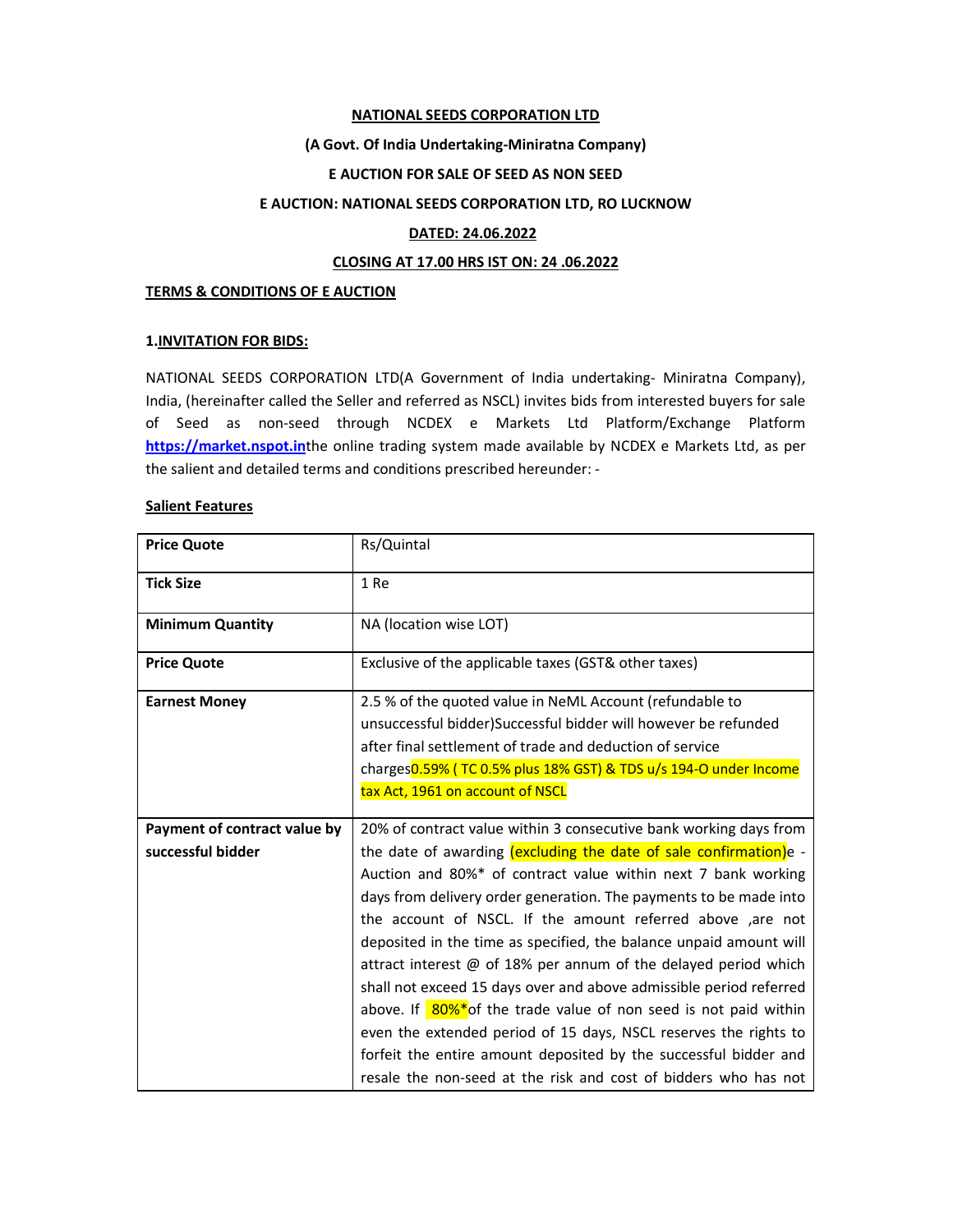|                                                            | deposited the amount.                                                                                                                                                                                                                                                                                                                                                                                                                                                                                                                                                                                                                                                                                                                                                                                                                                                                                                          |  |  |  |  |
|------------------------------------------------------------|--------------------------------------------------------------------------------------------------------------------------------------------------------------------------------------------------------------------------------------------------------------------------------------------------------------------------------------------------------------------------------------------------------------------------------------------------------------------------------------------------------------------------------------------------------------------------------------------------------------------------------------------------------------------------------------------------------------------------------------------------------------------------------------------------------------------------------------------------------------------------------------------------------------------------------|--|--|--|--|
|                                                            | *TDS (@1%) u/s 194-O deducted from bidders account by NeML,<br>then bidders needs to adjust such TDS deducted and need to pay<br>balance amount to NSCL while depositing 80%(In Total Buyer need<br>to deposit 99% amount).                                                                                                                                                                                                                                                                                                                                                                                                                                                                                                                                                                                                                                                                                                    |  |  |  |  |
| <b>Service charges&amp; TDS on such</b><br>service charges | 0.50% plus applicable taxes of transaction value to be paid by<br>successful bidder, would be recovered from EMD. As per the Income<br>tax laws, TDS (Tax deducted at source) is applicable on the charges levied<br>by NeML as per the limits defined in the Income tax Act, 1961. In this<br>regard, all the bidders are requested to note that appropriate<br>reimbursements of the same will be provided by NeML on receipt of TDS<br>certificates.                                                                                                                                                                                                                                                                                                                                                                                                                                                                        |  |  |  |  |
| TDS u/s 194-O                                              | NSCL RO/Farms/HO will inform NeML while issuing the NOC that 99%<br>of the<br>actual trade value has<br>been received<br>from<br>the<br>bidder/buyer.NeML will deduct the TDS @1% (From 01-04-2021<br>onwards) when bidder will submit the 20% and balance 80% to NSCL of<br>trade value from buyer EMD on account of NSCL TDS u/s 194-O.                                                                                                                                                                                                                                                                                                                                                                                                                                                                                                                                                                                      |  |  |  |  |
| <b>TCS u/s 206C(1H)</b>                                    | TCS u/s 206C(1H) will be applicable @ 0.1% of invoice value raised by<br>NSCL.                                                                                                                                                                                                                                                                                                                                                                                                                                                                                                                                                                                                                                                                                                                                                                                                                                                 |  |  |  |  |
|                                                            | Buyer needs to deposit such TCS in NSCL account while depositing the<br>contract value.(Only Applicable if buyer is doing trade with NSCL more<br>than 50 lakhs in a financial year)                                                                                                                                                                                                                                                                                                                                                                                                                                                                                                                                                                                                                                                                                                                                           |  |  |  |  |
| <b>Floor Price</b>                                         | NSCL may prescribe Disclosed/Undisclosed floor price                                                                                                                                                                                                                                                                                                                                                                                                                                                                                                                                                                                                                                                                                                                                                                                                                                                                           |  |  |  |  |
| <b>Declarations of treated seeds</b>                       | Successful bidder of treated seeds would be required to submit a<br>declaration on Non-Judicial stamp paper of Rs.100 duly notarized<br>within 3 days of award of auction that sold seeds would not be used<br>for fodder, food and any other wrong purpose. (As per Annexure III)                                                                                                                                                                                                                                                                                                                                                                                                                                                                                                                                                                                                                                             |  |  |  |  |
| <b>Stock lifting</b>                                       | Staggered lifting permitted; however, no delivery will be made<br>before receiving full payment (excluding EMD) of allotted quantity.<br>The lifting of the non-seed must be completed within 15working<br>days from the award of e auction, if due to certain unavoidable<br>circumstances it is not possible for NSCL to deliver the non-seed<br>with in stipulated period, NSCL can enhance the delivery period as<br>may be necessary. The non-seed sold can be kept in the godown at<br>the risk of the purchaser for a period of 15 days from the stipulated<br>lifting period (15days from the award of e auction) on payment of<br>godown rent @ of Rs.0.50 per qtl., per day which will be charged<br>extra. If the non-seed is not lifted within the said period, the NSCL<br>reserve the right to forfeit the whole deposit amount along with<br>EMD without prior intimation and resell the non-seed at the buyers |  |  |  |  |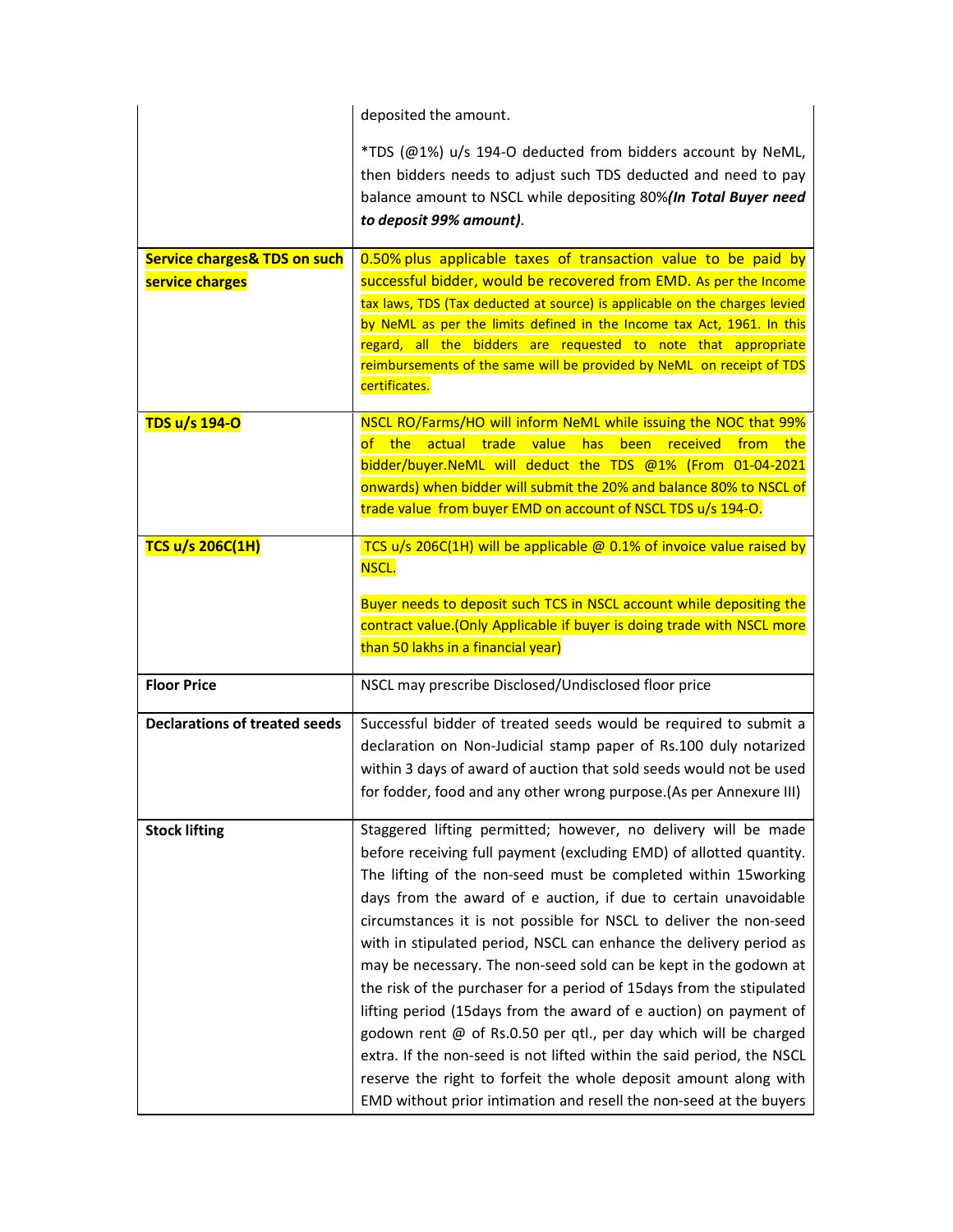|                          | risk and cost and entire loss due to variation in selling price will be<br>recovered from the purchaser along with other incidental charges.                                                                                                                                                                                                                                                                  |
|--------------------------|---------------------------------------------------------------------------------------------------------------------------------------------------------------------------------------------------------------------------------------------------------------------------------------------------------------------------------------------------------------------------------------------------------------|
| <b>System of auction</b> | If the offered quantity is less than 1000qtls. English auction will be<br>followed whereas for more than 1000qtls., Yankee auction will be<br>followed. In case of English auction, the bidders should quote for<br>entire quantity where as in case of Yankee, the bidders are allowed<br>to quote for part of auctioned quantity. However all the bidders are<br>allowed to lift the stock at H1 rate only. |

# 2. ITEMS, QUALITY AND QUANTITY:

The seeds are offered by NSCL on "as is where is basis" at the locations as per Annexure-I.

- Bids received for less than the specified quantity for a particular location and item shall not be considered.
- The representative samples can be inspected between 10.00A.M to 5.30P.M on all working days at the place where the stocks proposed for sale are available.
- The bidder must check thoroughly the quality of the stocks before participating in e auction.
- Bid quantity mentioned above is only approximate and may vary.

## 3. PRICE:

NSCLmay declare the disclosed/undisclosed floor price of commodities in consultation with NCDEX e Markets Ltd.Price to be quoted in delivered weight and quality basis on 'as is whereis' basis. The evaluation and finalization of bids received shall be made on the basis of the highest price quoted by the bidders.Prices are excluding APMC cess and all expenses, GST (if any).

## 4. VALIDITY:-

The Bids of all Bidders as at the final close of the E-Auction Session must remain valid up to 03.00 PM Hrs IST on(DATE).Bid would remain valid in the system unless the bid is knocked off by better bid or filled at the end of the auction schedule time as agreed between NCDEX e Markets Ltd &NSCL. NSCL will provide its consent on the e-auction results within 5 working days from the next day of auction. Subsequent to consent from NSCL, the prices will remain valid till lifting of the stock from winner.

## 5. PRE-REQUISITES FOR BIDDING THROUGH NCDEX E MARKETS LTD PLATFORM

Bidder referred to in this E-auction notice is any real individual or legal entity who wishes to buy their requirement of Seed as non-seed, through the online auctions on NCDEX e Markets Ltd.

Only the registered members of the NCDEX e Markets Limited can become bidders after fulfilling all the terms & conditions put in place for the e-Auctions.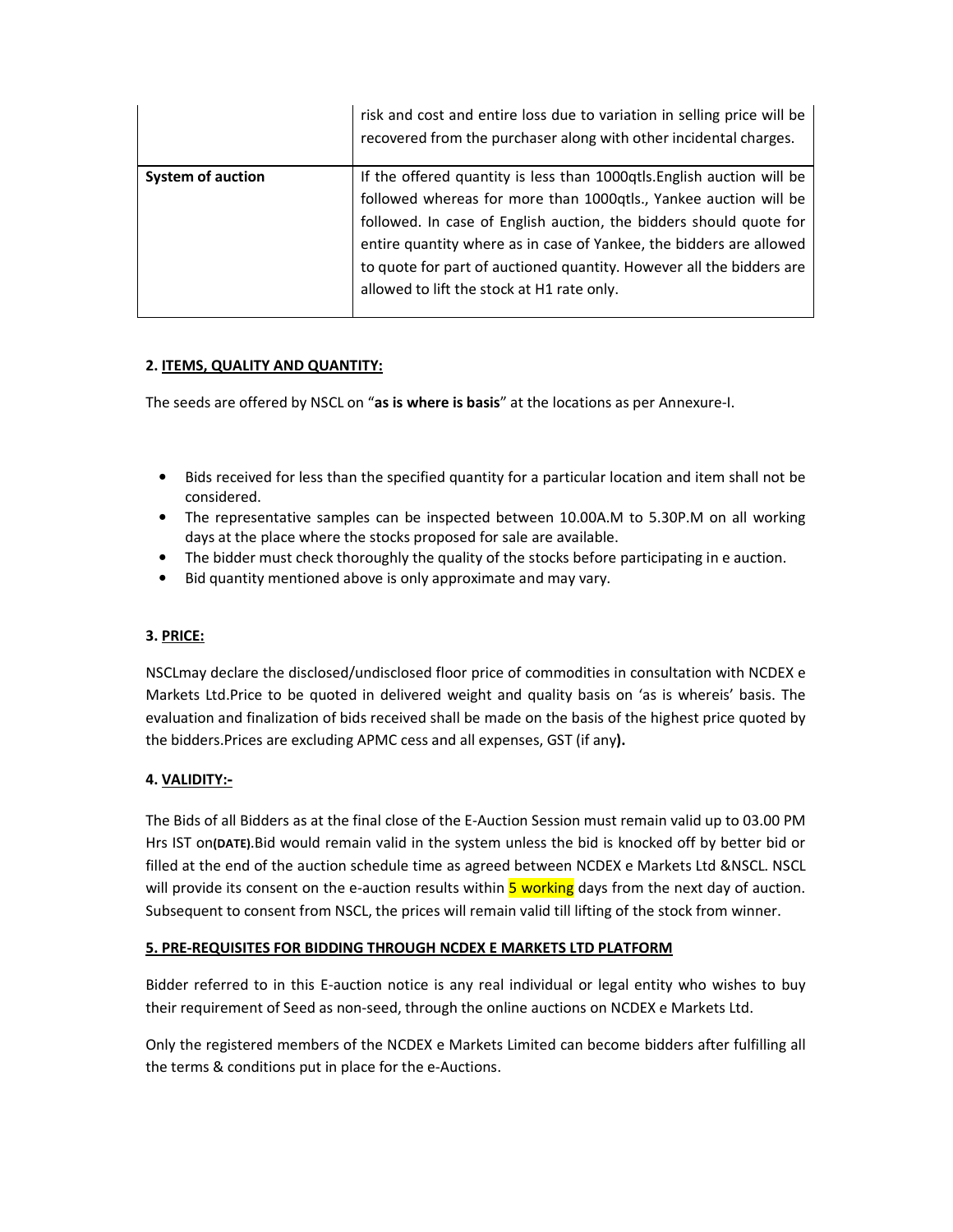Bidders may contact Customer Service Group of NCDEX e Markets Limited on +91 022-66473154/66473153 or alternatively email askus@neml.in for any clarifications regarding membership & terms and condition of e-Auction.

## 6. EMD& Deposit:

a. An amount equivalent to 2.5% of the bid amount shall be deposited by the bidder with NCDEX e Markets Ltd ,before placing any bid, in the Common Exchange EMD account having following details

| NCDEX e Markets Ltd., Bank Account Number |                       |                        |                  |  |  |  |
|-------------------------------------------|-----------------------|------------------------|------------------|--|--|--|
| <b>Bank Name</b>                          | <b>Account Number</b> | <b>Branch Name</b>     | <b>IFSC Code</b> |  |  |  |
| <b>HDFC Bank</b>                          | 00990690013043        | Fort Branch,<br>Mumbai | HDFC0000060      |  |  |  |
| Axis Bank                                 | 004010202176811       | Fort Branch,<br>Mumbai | UTIB0000004      |  |  |  |

For the E- Auction by way of:

- Demand Draft/Pay Order in the name of NCDEX e Markets Ltd, payable at Mumbai
- RTGS/NEFT Transfer
- Direct Deposit/Transfer
- b. The bidder/member should intimate NCDEX e Markets Limited for the transfer of funds through CS Tracker Module- https://cst.nspot.in in the prescribed manner (Contact Customer Service Group on +91 022-66473153/54)
- c. The bidders shall be allowed by NCDEX e Markets Ltd to bid only if the requisite EMD amount is available in the Common Exchange EMD Account of NCDEX e Markets Ltd. The amount deposited as EMD would determine the bidding capacity of the bidder.
- d. Only the EMD of the highest bidder would be blocked by NCDEX e Markets Ltd. EMD of the unsuccessful bidder(s), including those whose bid(s) are not accepted due to nonfulfillment/not meeting the conditions attached to the bid(s), will be returned by NCDEX e Markets Ltd on the withdrawal request made by the bidder through CS Tracker module latest by seven (7) days from the date of close of the E Auction.

## 7.ONLINE BIDDING/E-AUCTION SESSION DETAILS:

- a. The Auction Session will open on one particular day/date as decided between NCDEX e Markets Ltd & NSCL.
- b. If any bid is received 3 minutes prior to the schedule auction closing time then the auction schedule shall be extended for 5 minutes over and above the schedule auction end time. There shall be maximum 3 such extensions.
- c. The bidders shall place their bids online on NCDEX e Markets Ltd Platform https://market.nspot.in, the online trading system made available by NCDEX e Markets Ltd as per the terms and conditions of the E Auction such as the minimum quantity for putting the bids, required EMD deposit etc.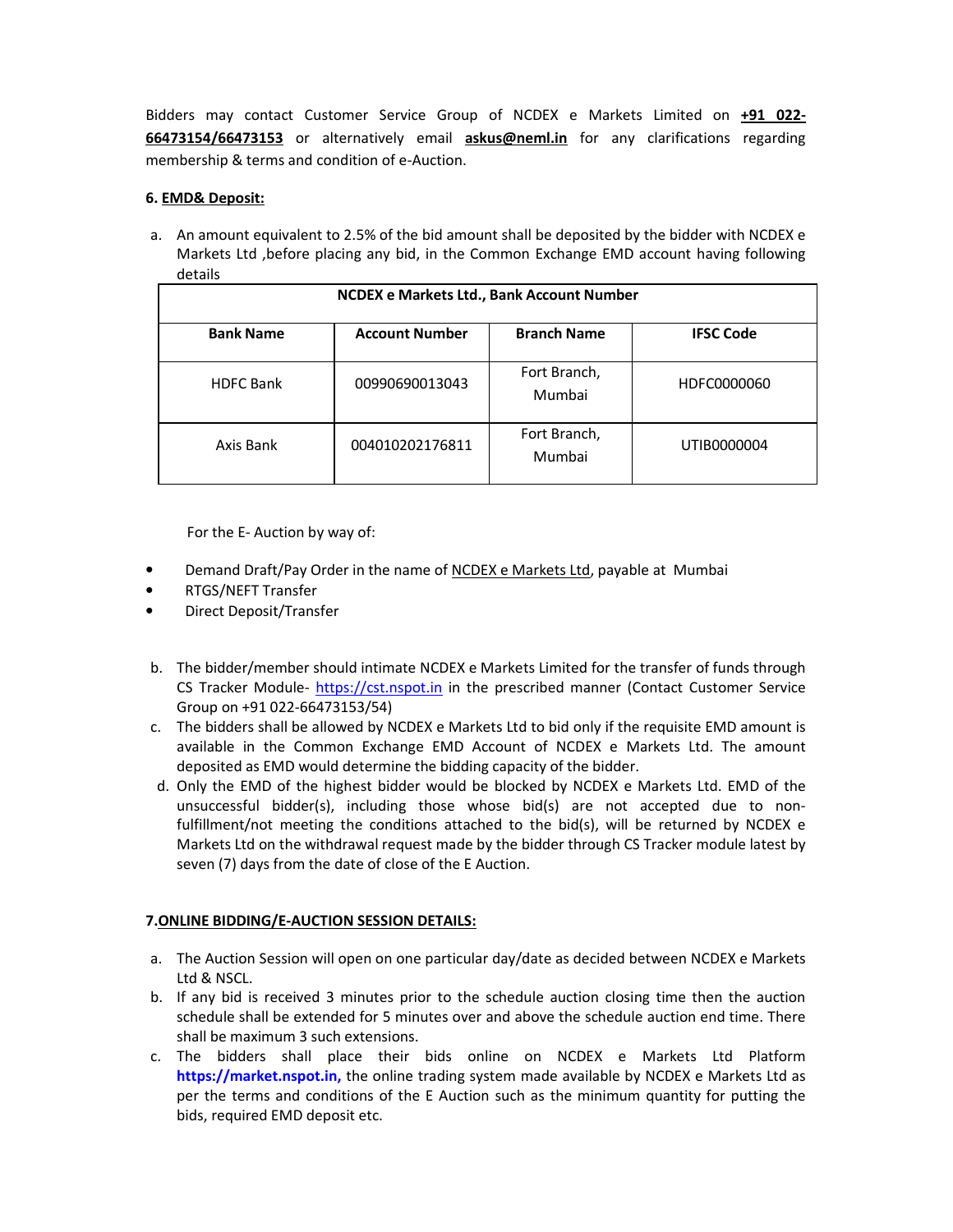- d. The Bidders to quote in Indian Rupees/Quintal for each item on offer.
- e. NSCL may specify a floor price below which no bids shall be accepted by NCDEX e Markets Ltd Platform.
- f. The incremental tick size shall be Rs. 1 (One Rupee)/qtl.
- g. During an auction session, a bidder may modify their bid upwards to an incremental value more than the highest bid.
- h. No cancellation of bids shall be allowed during an auction session.
- i. The final results of the Auction as declared by NCDEX e Markets Ltd in consultation with NSCL are binding on all bidders and any requests for cancellation received after the conclusion of an auction session shall result in the forfeiture of the Bid Bond.
- j. Any bid placed using the bidder's username and the password shall be deemed to be an unconditional binding of the bidder to whom such username and the password has been allotted by NCDEX e Markets Ltd, inter-alia, for the purpose of the E-Auction and the bidder shall be solely and fully responsible for all the activities that occur under such username and password. The user is therefore advised to check the username and the password before the E-Auction and is advised not to reveal it to anyone else so as to prevent misuse of the same.

## 8. INTERNET CONNECTIVITY

The Seller shall not be responsible for any failure of power, Network, Server, Bandwidth problems, Hosting Server, Internet Connectivity, ISP or otherwise or the slowness to access NCDEX e Markets Ltd Platform/Exchange Platform https://market.npsot.in. For any reason whatsoever, in case the scheduled e-auction does not get complete as intended, NeML in consultation with NSCL may reschedule the e-auction on a different date and time.

## 9. DOCUMENTS CONSTITUTING CONTRACT:

The Invitation of Bids, the terms and conditions of the E Auction, bid of the successful bidder on NCDEX e Markets Ltd Platform, Letter of Acceptance issued by the Seller to the successful bidder (hereinafter called the Buyer) along with any amendment issued prior to signing of contract shall constitute a valid and binding Contract between the Seller and Buyer.

## 10. TRANSACTIONCHARGES:

NCDEX e Market Ltd will charge transaction charge of 0.50% (Service Tax Extra) of the actual sale value, which NeML will deduct from the EMD deposited by the buyer after the settlement of goods.

## 11. PAYMENT AND LIFTING OF THE STOCKS:

a. The Buyer will be required to pay 20% of contract value within 3 consecutive bank working days from the date of awarding e Auction (excluding the date of sale confirmation), remaining-80% of contract value plus TCS u/s 206C(1H) and adjustment of TDS u/s 194-O within next 7 bank working days from delivery order generation. The payments need to be made into the bank account of NSCL by way of Direct Transfer/RTGS in the bank account having details in Annexure II. No delivery will be made before receiving full payment of auctioned quantity.

b. The seller shall issue delivery order and arrange for weighing equal to the auctioned quantity. The Seller's responsibility shall cease once the goods leave the warehouse premises and no claim from the Buyer will be entertained thereafter.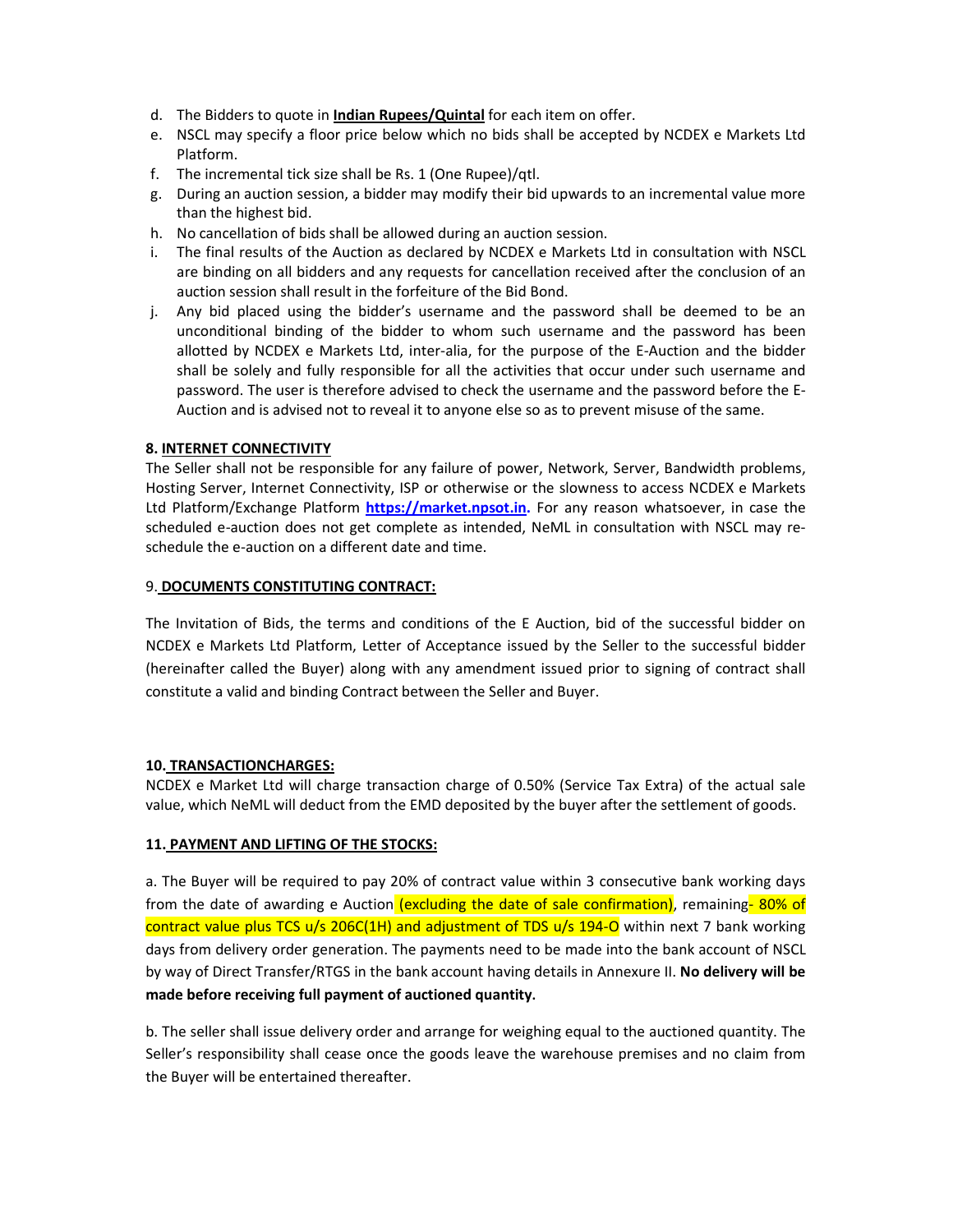c. The non-seed stock will be released to the successful bidder on "as is where is basis" by removing tags, labels and defacing the container/bags, in case of with bag auction/tender, otherwise the arrangement for gunny bag/packing materials will also have to be made by buyers/party.

d. Staggered lifting permitted; however, no delivery will be made before receiving full payment (excluding EMD) of allotted quantity. The lifting of the non-seed must be completed within 15 days from the award of e auction (excluding the date of sale confirmation), if due to certain unavoidable circumstances it is not possible for NSCL to deliver the non-seed with in stipulated period, NSCL can enhance the delivery period as may be necessary. The non-seed sold can be kept in the godown at the risk of the purchaser for a period of 15days from the stipulated lifting period (15 days from the award of e auction) on payment of godown rent @ of Rs.0.50 per qtls., per day which will be charged extra. If the non-seed is not lifted within the said period, the NSCL reserve the right to forfeit the whole deposit amount along with EMD without prior intimation and resell the non-seed at the buyers risk and cost and entire loss due to variation in selling price will be recovered from the purchaser along with other incidental charges.

e. The loading and Weighment charges are to be borne by the Buyer.

f. In the event of the failure by the Seller to deliver the auctioned Seed for the auctioned warehouse as non-seed within the stipulated time including the enhanced period for the Buyer to take the physical delivery of the same despite the Buyer approaching for lifting, NCDEX e Markets Ltd shall refund the EMD & Trade value amount to the Buyer and the transaction shall stand cancelled.

g. At the time of actual delivery of stock to successful buyer, there may be a variation in bargained quantity on account of storage gain/loss. The quantity of stock accrued on account of storage gain (upto 5% of the bargained quantity) shall be lifted by the buyer by depositing differential cost along with applicable differential taxes within 02 working days from the next working day of communication of storage gain by NSCL. In case of shortages, NSCL is not bound to replenish the deficient quantity, in such event NSCL will refund the balance amount to the buyer without interest.

## 12. FORCE MAJEURE:

Should any of the force majeure circumstances, namely act of God, natural calamity, fire, Government of India Policy, restrictions (excluding any stock limits), strikes or lock-outs by workmen, war, military operations of any nature and blockades preventing the Seller/Buyer from wholly or partially carrying out their contractual obligations, the period stipulated for the performance of the Contract shall be extended for as long as these circumstances prevail, provided that, in the event of these circumstances continuing for more than two months, either party shall have the right to refuse to fulfill its contractual obligations without title to indemnification of any losses it may thereby sustain. The party unable to carry out its contractual obligations shall immediately advise the other party of the commencement and the termination of the circumstances preventing the performance of the contract. A certificate issued by the respective Chamber of Commerce shall be sufficient proof of the existence and duration of such circumstances.

### 13. Resolution of Disputes: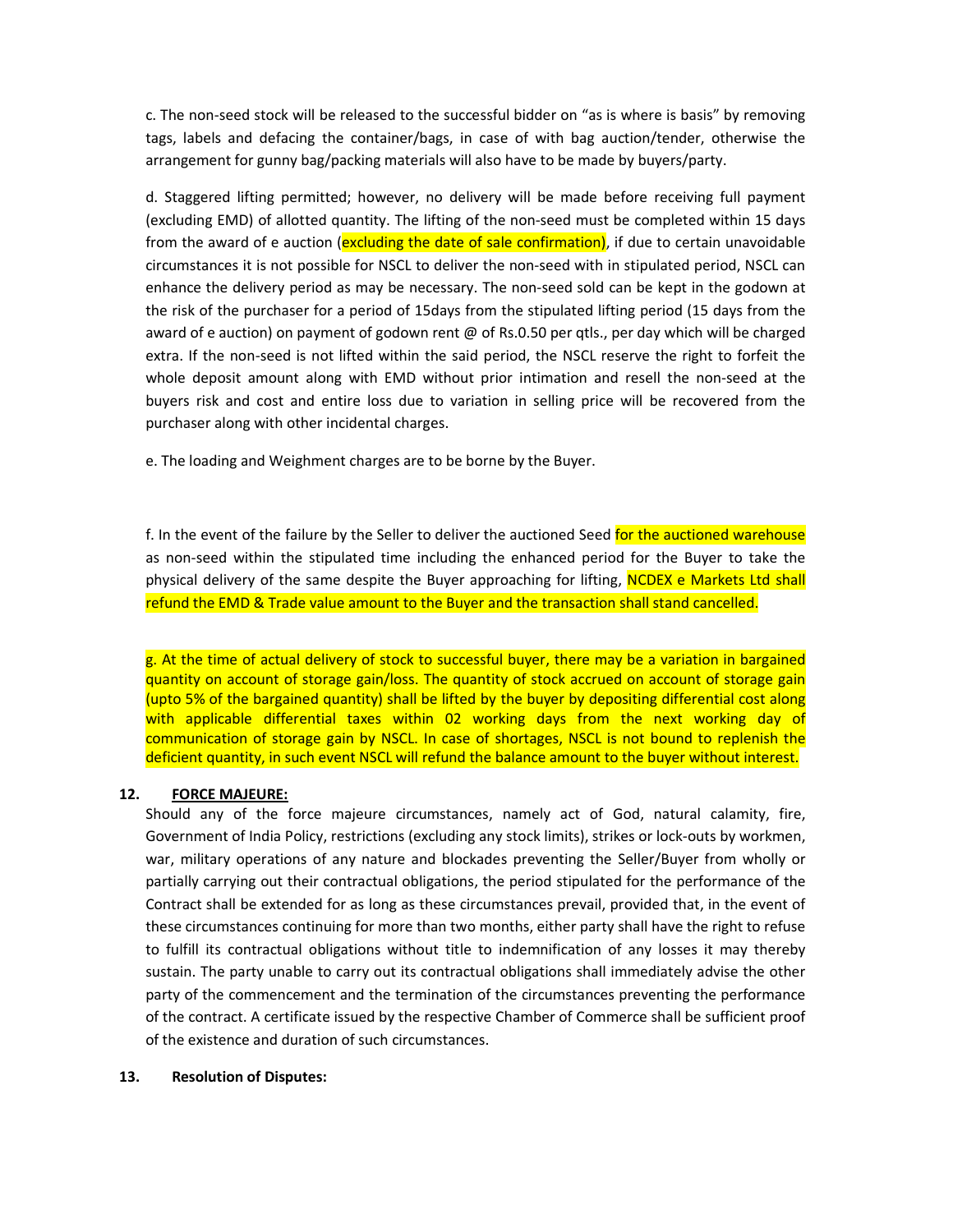13.1 In case of any disputes relating to sale including the interpretation of any of the Clause/Clauses of the tender, the matter shall be referred to Chairman NSCL for resolution of dispute.

13.2 In case of any disputes remain unresolved or any party is dissatisfied with the decision taken by the Chairman, the matter shall be referred to a sole Arbitrator to be appointed by the CMD of NSCL at its sole and absolute discretion. The arbitration shall be held in New Delhi and the decision of the arbitrator shall be final and binding on both parties to the arbitration. The arbitration will be conducted in accordance with Arbitration and Conciliation Act, 1996 along with its amendments from to time.

13.3 Court situated New Delhi to the exclusion of all other courts in India, only shall have the jurisdiction in the matter.

13.4 NeML shall not be responsible for any dispute arising between the buyer and seller relating contract note herein mentioned above or anything related thereto. Both Buyer and Seller agree and acknowledge that NeML shall not be made party to any litigation, suit, petition, application, arbitration or appeal arising from the dispute between buyer and seller except NeML gross negligence or willful misconduct. NeML is merely providing electronic trading platform for the purpose of facilitation of trade and both the buyer and the seller agree and accept to indemnify and keep NeML indemnified from all the claims, losses or expenses that NeML may incur/suffer as a result of NeML being a party to any dispute between buyer and seller.

## 14. CORRUPT PRACTICES:

In case of any bribe, commission, advantages offered or promised by or on behalf of the Buyers to any officer/ employee/ servant of the NSCL then such Buyers shall be debarred from the tender enquiry in addition to initiating criminal action and blacklisting. Canvassing in any form on the part of the Buyer or on his behalf at any stage of tender process or while taking delivery will be treated as violation of terms and conditions of tender. If such instances are noticed the Buyer will be blacklisted for a minimum period of 3 years.